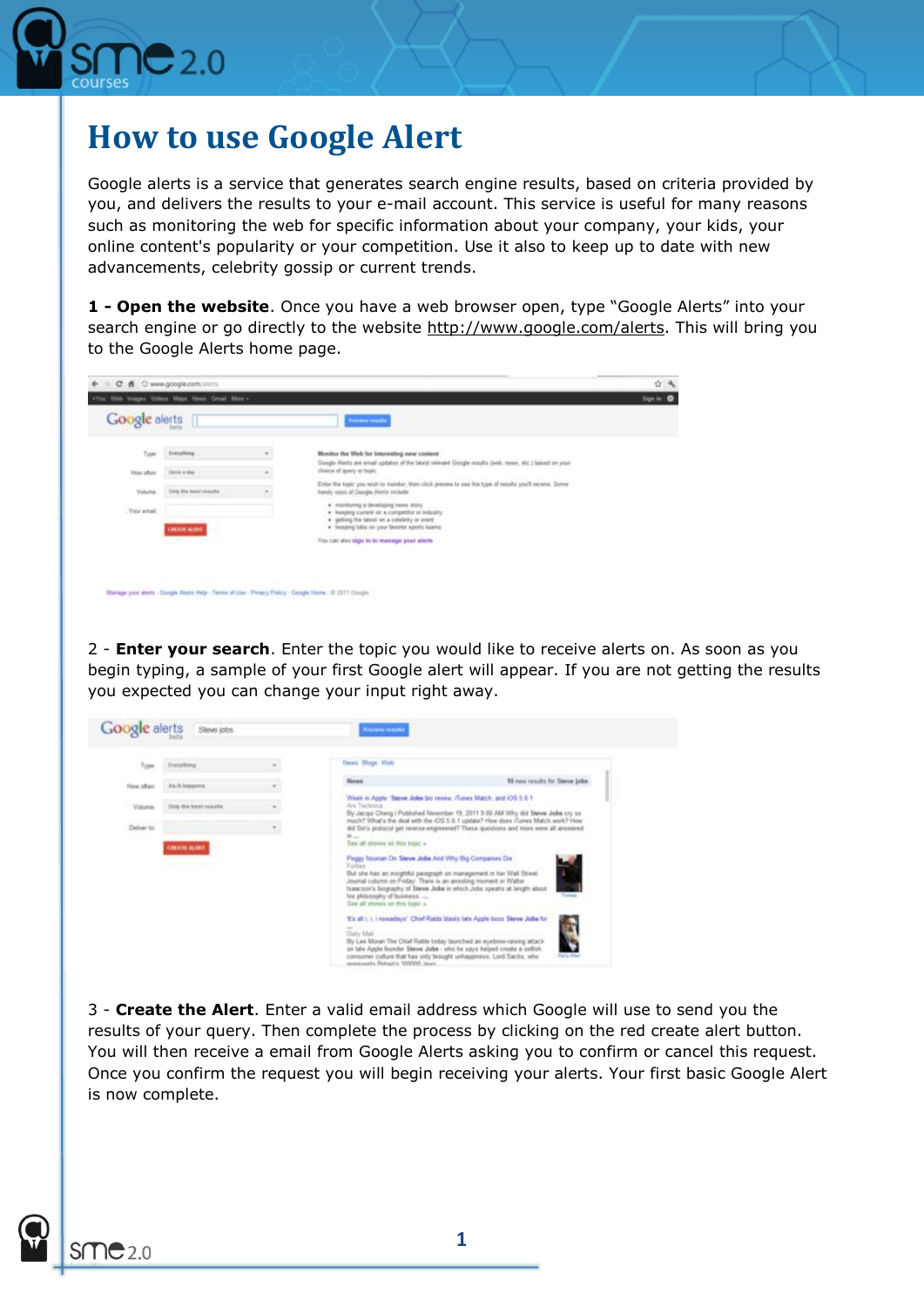| Google alerts | <b>Your Search</b>    |
|---------------|-----------------------|
| Type:         | Everything            |
| How often:    | Once a day            |
| Volume:       | Only the best results |
| Your email:   | your email address    |
|               | <b>CREATE ALERT</b>   |

4- **Choose source type**. There are some additional options available to tailor your search to your particular needs. For instance you may choose the type of sources you wish to search from. The default is everything, which is a good choice if you're not sure which to pick. The other options are: News, Blogs, Video, Discussions and Books. If you have a look at this screenshot, the same topic is chosen as in the original example but the source is changed to video. You can see how this changes the type of results you would receive.

| Type        | Video                 |   | Google Alert for today |                                                                                                                |
|-------------|-----------------------|---|------------------------|----------------------------------------------------------------------------------------------------------------|
| How offers: | Drew a dire           |   |                        | From: Google Alerta «pooglealerts-nimply@google.com»                                                           |
| Volume:     | Only the best results | ٠ | Tu                     |                                                                                                                |
| Your email: |                       |   | Video                  | 10 new results for Steve Jobs                                                                                  |
|             | <b>OBATE ALBEE</b>    |   |                        | Aaron Kizer paints Steve Jobs with Norstop AICA Marquese m<br>Deensboro, Kentucky at the 11th<br>youtube com   |
|             |                       |   | 1 min                  | Is 12-year-old kid the next Steve Jobs?                                                                        |
|             |                       |   |                        | At the age of 12. Thomas Suarez has two published apps, a<br>startup company and is comfortable<br>channes com |
|             |                       |   |                        | Steve Jobs' Apple legacy: Mac VS PC fight                                                                      |
|             |                       |   | 4 min                  |                                                                                                                |

5 - **Choose the frequency**. You can now indicate how often you would like the results to be delivered to your inbox. You have the options of once a week, once a day, or as it happens. As it happens may deliver the results to your inbox multiple times a day depending of how often it appears in the news stream, so if this is likely to be annoying, don't choose it. Once a day and once a week will stockpile the results and only deliver them on your schedule. The default for this option is once a day.

6 - **Select search volume**. The last choice you have is to set the volume. This allows you to switch the volume between only the best results, in which Google filters your results for relevance to the topic, and all results.

7- **Check out the advanced features**. You may want to modify or manage your current searches. In order to do this you will need to sign up for a Google account. To do this, all you need is your email address and a password.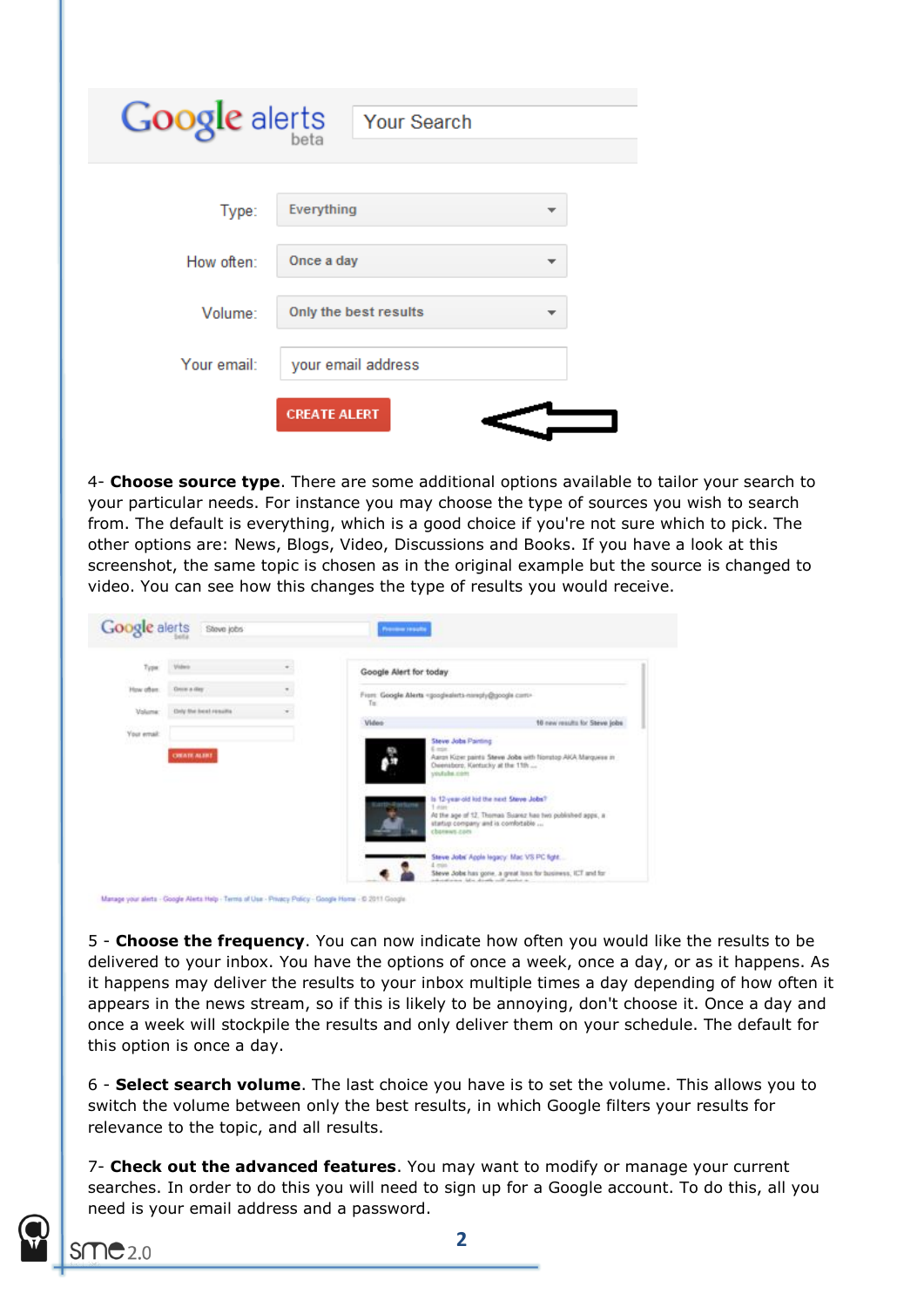|                         |                       | Your Google Alert on programming jobs canada has been created. |                    |             |
|-------------------------|-----------------------|----------------------------------------------------------------|--------------------|-------------|
| Everything              | <b>Volume</b>         | How often                                                      | Deliver to         |             |
| <b>El alphanistan</b>   | Only the best results | Once a day                                                     |                    | Edit        |
| <b>ES</b> horses        | Only the best results | Once a week                                                    |                    | Edit        |
| programming jobs canada | Only the best results | As-8-happens                                                   |                    | Edit        |
| Steve jobs              | Only the best results | Once a day                                                     |                    | Edit.       |
| Video                   | Volume                | How often                                                      | Deliver to<br>eram |             |
| ahow jumping            | Only the best results | Once a day                                                     |                    | <b>Edit</b> |

**8 - If you wish to add a new search while logged in, simply click where it says Create New Alert**. You will be re-directed to the original home page where you follow the same steps as earlier. The benefit of adding new alerts while you're logged in is that you no longer need to confirm new alerts before they're activated.

| Google alerts                |                       |               |
|------------------------------|-----------------------|---------------|
| Everything                   | Volume                | How often     |
| afghanistan                  | Only the best results | Once a day    |
| horses                       | Only the best results | Once a week   |
| programming jobs ottawa      | Only the best results | As-it-happens |
| Steve jobs                   | Only the best results | Once a day    |
| <b>Video</b>                 | Volume                | How often     |
| show jumping                 | Only the best results | Once a day    |
| Create a new alert<br>Delete |                       |               |

Google Alerts Help - Terms of Use - Privacy Policy - Google Home - @ 2011 Google

9 - **Modify current searches**. While signed in, you can also modify any current searches you have. Beside each alert is an edit button (see black arrow). This allows you to modify your keywords as well as the volume and frequency of how they are delivered. You also have the choice of having the alert delivered to your inbox or directly into an RSS feed (see red arrows). Once you're done you must either save or cancel the changes you have made.